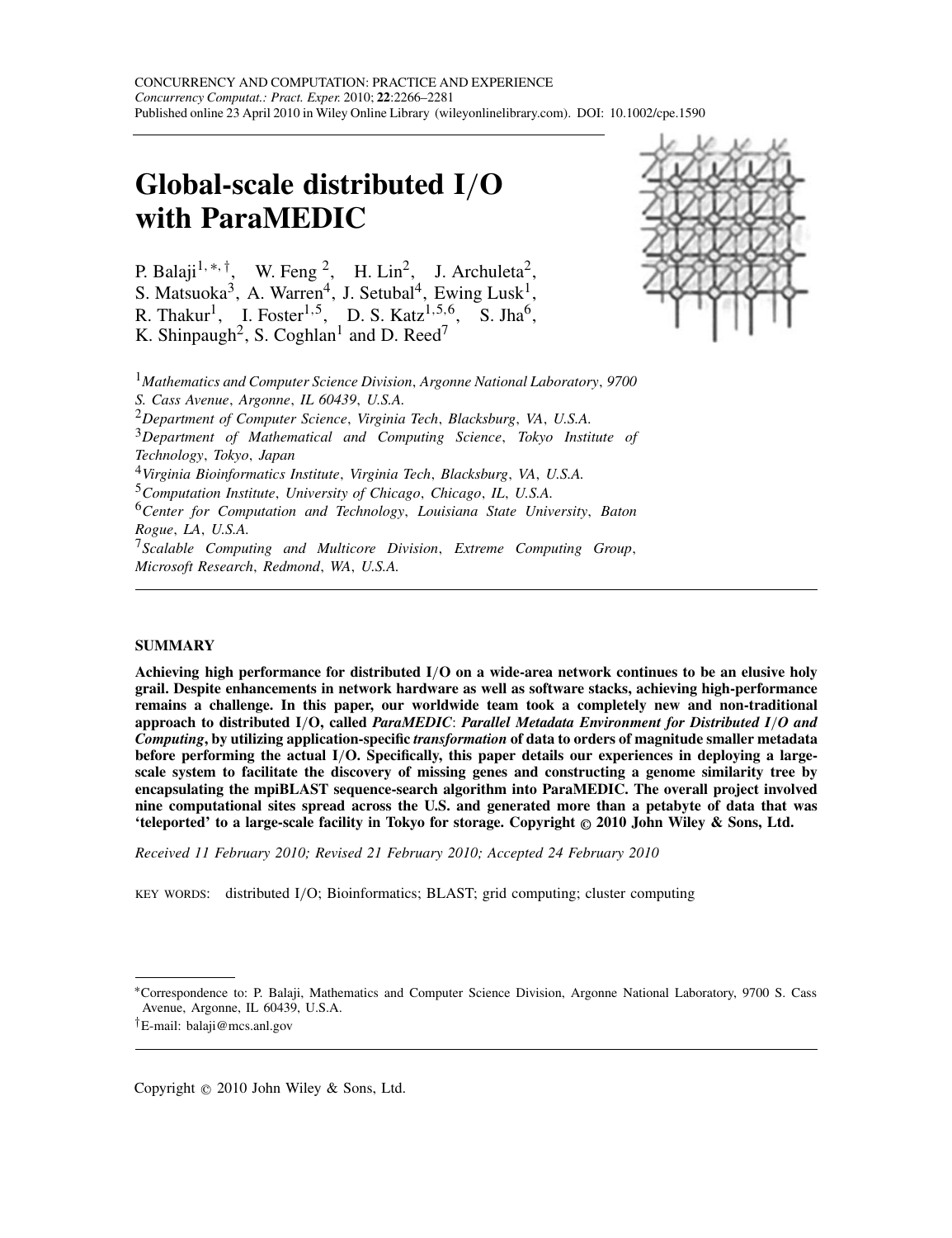

#### **1. INTRODUCTION**

With the rapid growth in the scale and complexity of scientific applications over the past few decades, the requirements for compute, memory, and storage resources are now greater than ever before. With the onset of petascale and exascale computing, issues related to managing such grand-scale resources, particularly related to data I*/*O, need to be carefully studied. For example, applications including genomic sequence search and the emergent field of metagenomics, large-scale data mining, data visual analytics, and communication profiling on ultrascale parallel computing platforms generate massive amounts of data that needs to be managed for later processing or archival.

Adding to the complexity of this problem is the issue of resource locality. While system sizes have certainly grown over the past few years, most researchers do not have local access to systems of the scale required by their applications. Therefore, researchers access such large systems remotely to perform the required computations and move the generated data to their local systems after the computation is complete. Similarly, many applications tend to require multiple resources simultaneously for efficient execution. For example, applications that perform large computations and generate massive amounts of output data are becoming increasingly common. While several largescale supercomputers provide either the required compute power or the storage resources, very few provide both. Thus, data generated at one site often has to be moved to a different site for storage and*/*or analysis.

In order to alleviate the issues related to moving such massive data across sites, considerable monetary and intellectual investments have been put into high-speed distributed network connectivity [1–3]. However, the utility of these investments is limited in the light of three primary observations: (1) such infrastructure is scarce and does not provide end-to-end connectivity to a very high percentage of the scientific community, (2) the amount of data generated by many applications is so large that even at 100% network efficiency, the I*/*O time for these applications can significantly dominate their overall execution time, and (3) based on recent trends and published results, existing distributed I*/*O mechanisms have not been able to achieve a very high network utilization for 'real data' on high-speed distributed networks, particularly for single-stream data transfers [4,5].

To resolve such issues on a *global* scale, we proposed a new, non-traditional approach for distributed I*/*O known as *ParaMEDIC* (Parallel Metadata Environment for Distributed I*/*O and Computing) [6–8]. ParaMEDIC uses application-specific semantic information to process the data generated by treating it as a collection of high-level abstract objects, rather than as a generic bytestream. It uses such information to transform the data into orders of magnitude smaller metadata before transporting it over the distributed environment and regenerating it at the target site. All data transformation, movement, and regeneration are done while the application is executing, giving the illusion of an ultrafast teleportation device for large-scale data over distributed environments.

At a high level, ParaMEDIC is similar to standard compression algorithms. However, the term 'compression' typically has the connotation that the data is processed as a generic byte-stream. As ParaMEDIC uses a more abstract application-specific representation of the data to achieve a *much* larger reduction in the data size, we use the terminology of 'metadata transformation' in this case.

Because ParaMEDIC utilizes application semantics to generate metadata, it loses some portability compared to traditional byte-stream-based distributed I*/*O. For example, an instance of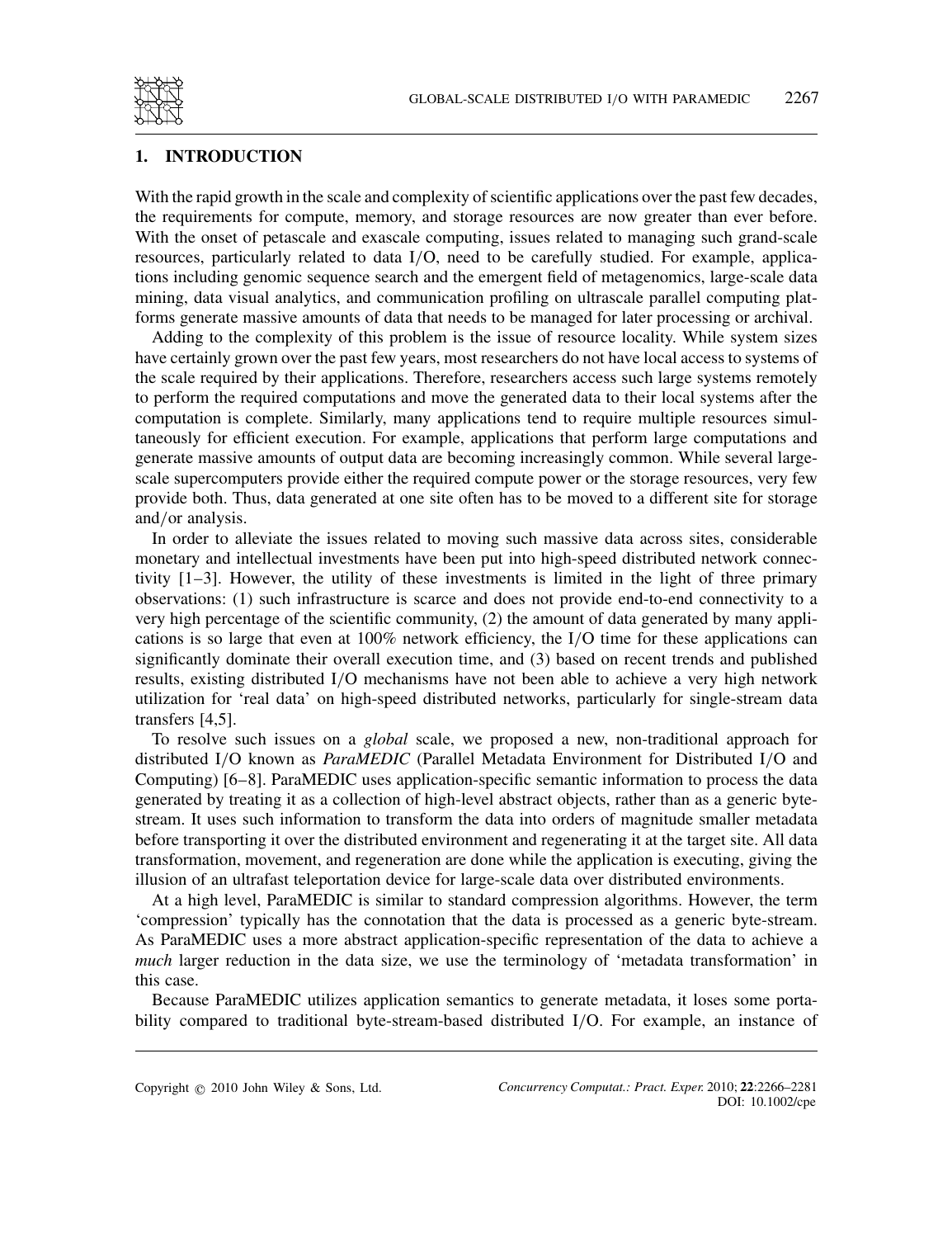ParaMEDIC's metadata transformation in the context of the mpiBLAST sequence search application is described in Section 3.2. By giving up some portability, however, ParaMEDIC can potentially attain tremendous savings in the amount of actual distributed I*/*O performed, consequently resulting in substantial performance gains. Further, through the use of a generic framework with an application plug-in model, different applications can use the overall framework in an easy and flexible manner.

In this paper, we demonstrate how we used ParaMEDIC to tackle two large-scale computational biology problems—discovering missing genes and adding structure to genetic sequence databases on a worldwide supercomputer [9]. The overall worldwide supercomputer comprised nine different supercomputers distributed at seven sites across the U.S. and one large-scale storage facility located in Japan. The overall experiment consisted of sequence searching the entire microbial genome database against itself, generating approximately a petabyte of data that was transported to Tokyo for storage. We present several insights gained from this large-scale run, which will be valuable to other researchers performing such large, global-scale distributed computation and I*/*O.

## **2. LARGE-SCALE COMPUTATIONAL BIOLOGY: A PEEK AT COMPUTE AND STORAGE REQUIREMENTS**

In this section we discuss different aspects of computational biology with a focus on the compute and storage requirements of large-scale applications in this domain.

### **2.1. Sequence searching**

With the advent of rapid DNA sequencing, the amount of genetic sequence data available to researchers has increased exponentially [10]. The GenBank database, a comprehensive database that contains genetic sequence data for more than 2 60 000 named organisms, has exhibited exponential growth since its inception over 25 years ago [11]. This information is available for researchers to search new sequences against and infer homologous relationships between sequences or organisms. This helps a wide range of projects, from assembling the Tree of Life [12] to pathogen detection [13] and metagenomics [14].

Unfortunately, the exponential growth of sequence databases necessitates faster search algorithms to sustain reasonable search times. The Basic Local Alignment Search Tool (BLAST), the *de facto* standard for sequence searching, uses heuristics to prune the search space and decrease search time with an accepted loss in accuracy [15,16]. mpiBLAST parallelizes BLAST using several techniques including database fragmentation, query segmentation [17], parallel input–output [18], and advanced scheduling [19]. As shown in Figure 1, mpiBLAST uses a *master–worker* model and performs a *scatter–search–gather–output* execution flow. During the scatter, the master splits the database and query into multiple pieces and distributes them among worker nodes. Each worker then searches the query segment against the database fragment that it was assigned. The results are gathered by the master, formatted, and output to the user. Depending on the size of the query and that of the database, such output generated can be large. For example, as shown in Table I, an all-to-all search of the nucleotide database can generate as much as 30 TB of data. Thus, for environments with limited I*/*O capabilities, such as distributed systems, the output step can cause significant overheads.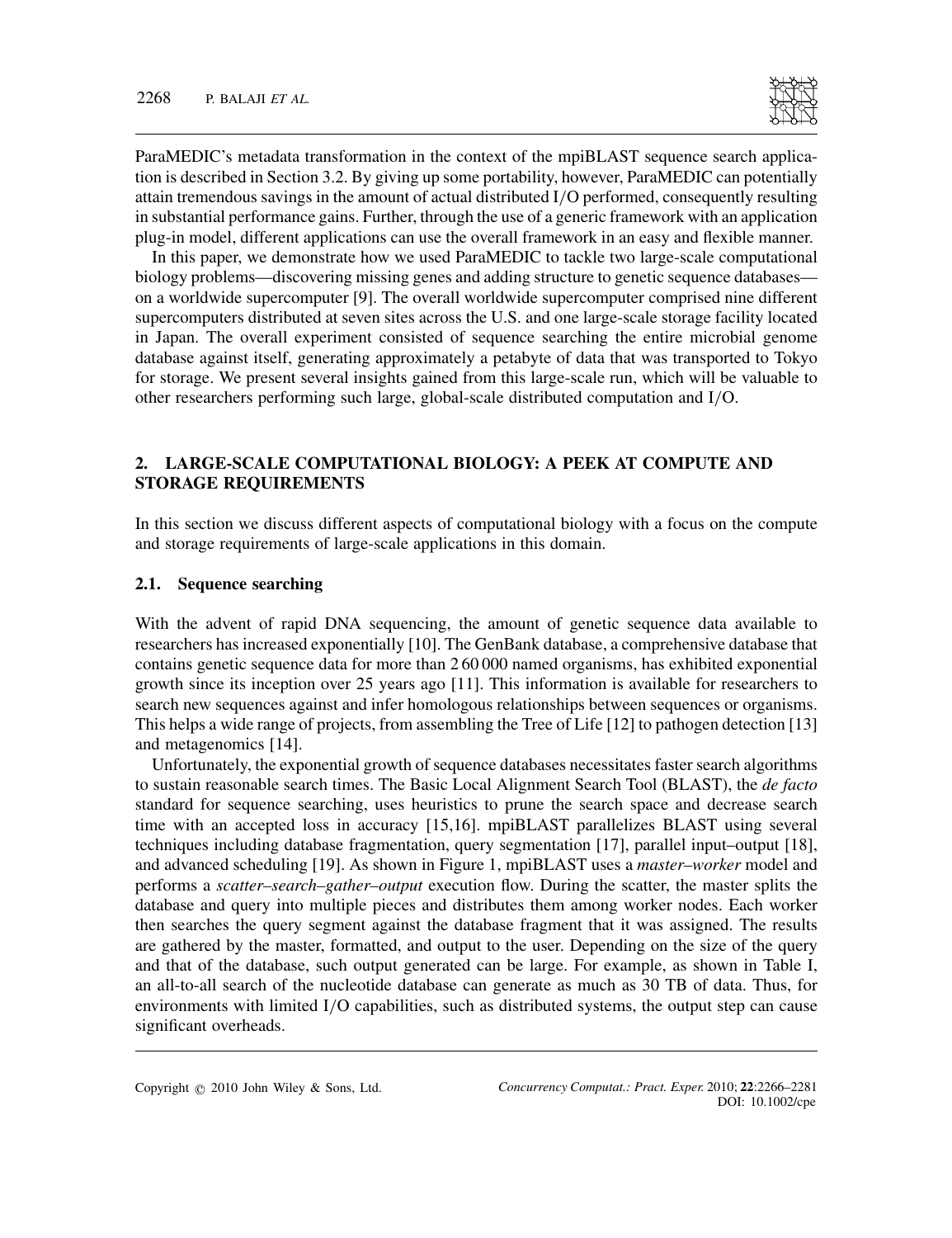



Figure 1. High-level algorithm of mpiBLAST.

| Query size (KB) | Number of queries | Estimated output (GB) |
|-----------------|-------------------|-----------------------|
| $0 - 5$         | 3305170           | 1139                  |
| $5 - 50$        | 87506             | 593                   |
| $50 - 150$      | 25960             | 23 5 5 5              |
| 150–200         | 26524             | 3995                  |
| >200            | 9840              | Not run               |
| Total           | 3455000           | >29282                |

Table I. Estimated output of an all-to-all NT search.

## **2.2. Discovering missing genes**

Genome annotation is the process of associating information with a genomic sequence. Part of this process includes determining (by computational analysis) the location and structure of proteinencoding and RNA-encoding genes, also known as making gene calls. It is important to be as accurate and as sensitive as possible in making gene calls: avoiding false positives and missing real genes. Gene prediction in prokaryotes (bacteria and archaea) typically involves evaluating the coding potential of genomic segments that are delimited by conserved nucleotide motifs. The most widely used gene-finding programs [20,21] build a sequence model based on statistical properties of genes known to be (very likely) real genes in a given genome. This model is then used to evaluate the likelihood that an individual segment codes for a gene; using this method, some genes with anomalous composition are almost always missed. Another popular method for locating genes is to compare genomic segments with a database of gene sequences found in similar organisms. If the sequence is conserved, the segment being evaluated is likely to be a coding gene (this is the 'similarity method'). Genes that do not fit a given genomic pattern and do not have similar sequences in current annotation databases may be systemically missed.

One way to detect missed genes is to use the similarity method and compare raw genomes against each other, as opposed to comparing a raw genome to a database of known genes [22]. If gene *a* in genome *A* and gene *b* in genome *B* have been missed and *a* is similar to *b*, then this method will find both. However, this involves performing an all-to-all comparison of the entire database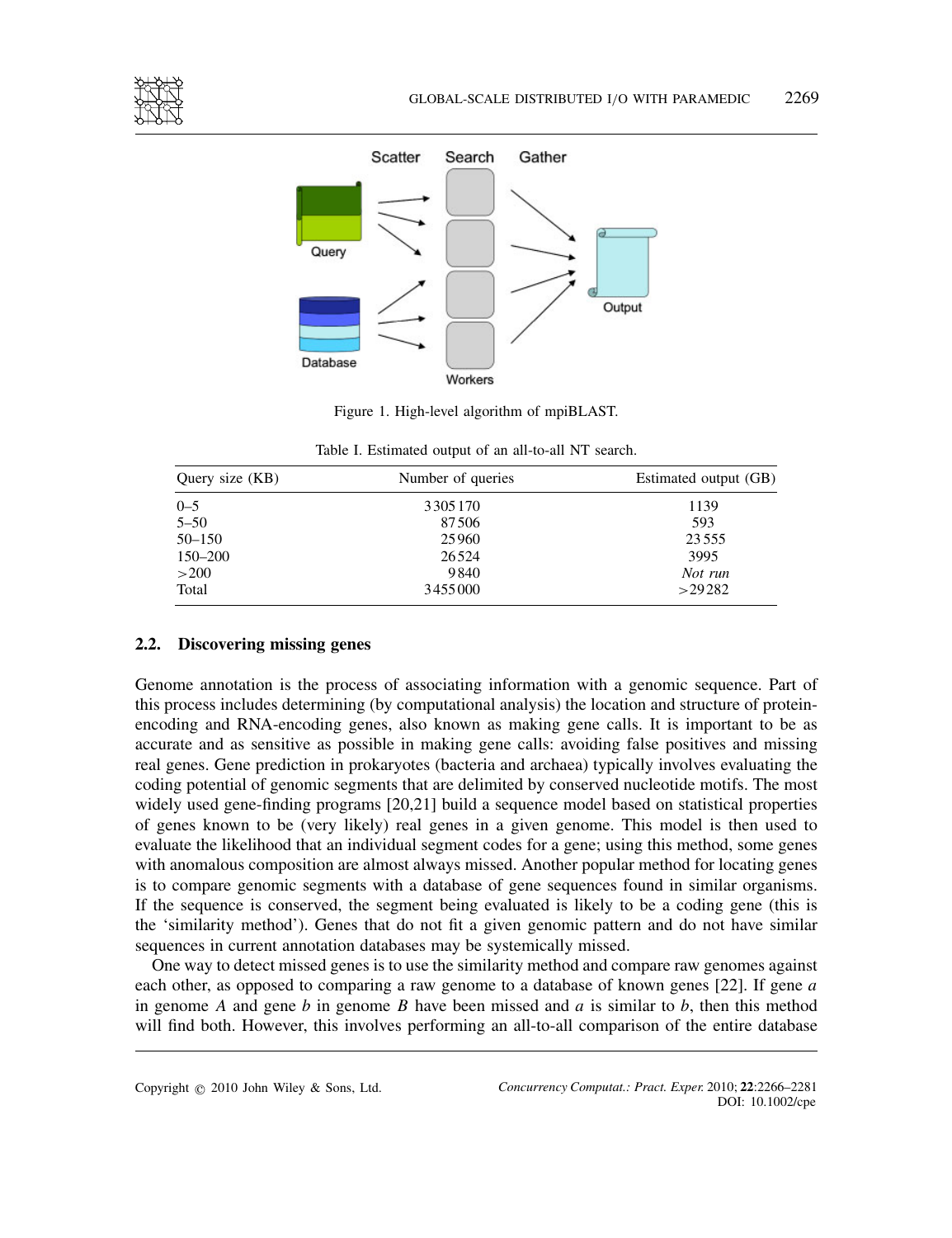

against itself (in our case study, the entire microbial genome database against itself). This task is heavily compute and data intensive, requiring thousands of compute processors and generating on the order of a petabyte of output data that needs to be stored for processing.

## **2.3. Adding structure to genetic sequence databases**

One of the major issues with sequence search is the structure of the sequence database itself. Currently, these databases are unstructured and stored as a flat file, and each new sequence that is discovered is simply appended to the end of the file. Without more intelligent structuring, a query sequence has to be compared to every sequence in the database, forcing the best case to take just as long as the worst case. By organizing and providing structure to the database, searches can be performed more efficiently by discarding irrelevant portions entirely.

One way to structure the sequence database is to create a sequence similarity tree where 'similar' sequences are closer together in the tree than dissimilar sequences. The connections in the tree are created by determining how 'similar' the sequences are to each other through sequence searches. To create *every* connection, however, the entire database has to be searched against itself, resulting in an output size of  $N^2$  values (where N is the number of sequences in the database).

## **3. OVERVIEW OF PARAMEDIC-ENHANCED MPIBLAST**

In our previous work [7,8], we provided a detailed description of ParaMEDIC. Here we present a brief summary of that work.

#### **3.1. The ParaMEDIC framework**

ParaMEDIC provides a framework for *decoupling* computation and I*/*O in applications relying on large quantities of both. Specifically, it does not hinder application computation. As the output data is generated, however, the framework differs from traditional distributed I*/*O in that it uses application-semantic information to process the data generated by treating it as a collection of high-level application-specific objects rather than as a generic byte-stream. It uses such information to transform the data into orders of magnitude smaller metadata before transporting it over the distributed environment and regenerating the original data at the target site.

As shown in Figure 2, ParaMEDIC provides several capabilities, including support for data encryption and integrity as well as data transfer in distributed environments (either directly via Transmission Control Protocol*/*Internet Protocol (TCP*/*IP) communication or through global filesystems). However, the primary semantics-based metadata creation is done by the *application plugins*. Most application plug-ins are specific to each application and thus rely on knowledge of application semantics. These plug-ins provide two functionalities: (1) processing output data generated by the application to create metadata and (2) converting metadata back to the final output. Together with application-specific plug-ins, ParaMEDIC also provides application-independent components, such as data compression, data integrity, and data encryption. These can be used in conjunction with the application-specific plug-ins or independently.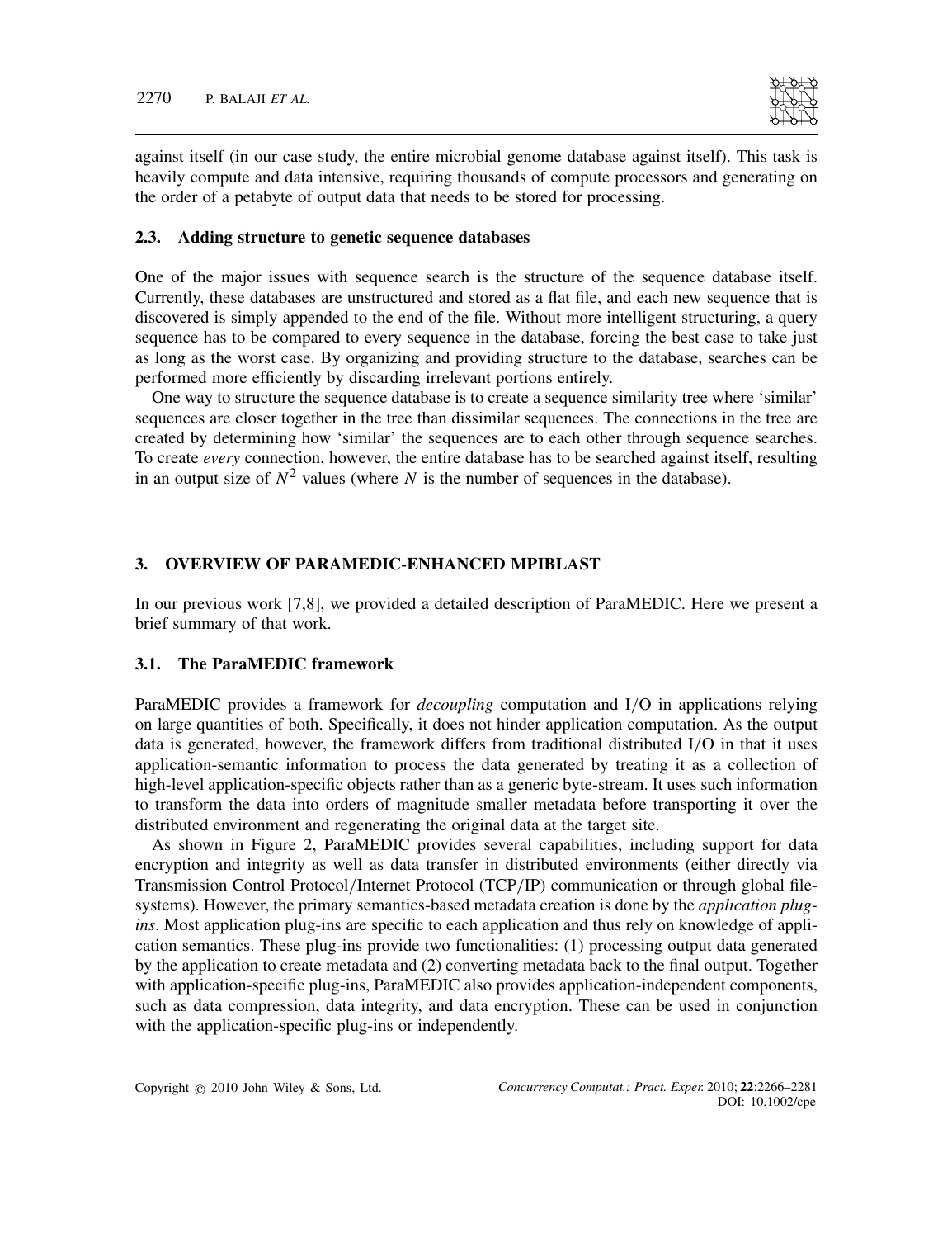



Figure 2. ParaMEDIC architecture.

*Trading Computation with I/O*: The amount of computation required in ParaMEDIC is higher than what is required by the original application. After the output is generated by the application processes, it has to be further processed to generate the metadata, sent to the storage site, and processed yet again to regenerate the final output. However, the I*/*O cost achieved can potentially be significantly reduced by using this framework. In other words, ParaMEDIC trades (a small amount of) additional computation for (potentially large) reduction in I*/*O cost. With respect to the additional computational cost incurred, ParaMEDIC is quite generic with respect to the metadata processing required by the different processes. For many applications, it is possible to tune the amount of post-processing performed on the output data, with the trend being, the more the postprocessing computation, the better the reduction in the metadata size. That is, an application plug-in can perform more processing of the output data to reduce the I*/*O cost.

## **3.2. Integration with mpiBLAST**

In a *cluster* environment, most of the mpiBLAST execution time is spent on the search itself, since the BLAST string-matching algorithm is computationally intensive. In comparison, the cost of formatting and writing the results is minimal, especially when many advanced clusters are configured with high-performance parallel file-systems. In a *distributed* environment, however, the output typically needs to be written over a wide-area network to a remote file-system. Hence, the cost of writing the results can easily dominate the execution profile of mpiBLAST and become a severe performance bottleneck. By replacing the traditional distributed I*/*O framework with ParaMEDIC (as shown at the top of Figure 3), we can provide a large reduction in the amount of data communication performed. For example, as we will see in Section 5, an mpiBLAST-specific instance of ParaMEDIC reduces the volume of data written across a wide-area network by *more than 2 orders of magnitude*.

Figure 3 depicts how mpiBLAST is integrated with ParaMEDIC. First, on the compute site (the left cloud in Figure 3), once the output is generated by mpiBLAST, the mpiBLAST application plug-in for ParaMEDIC processes this output to generate orders of magnitude lesser metadata. Specifically, the output of mpiBLAST consists of alignment information and scores corresponding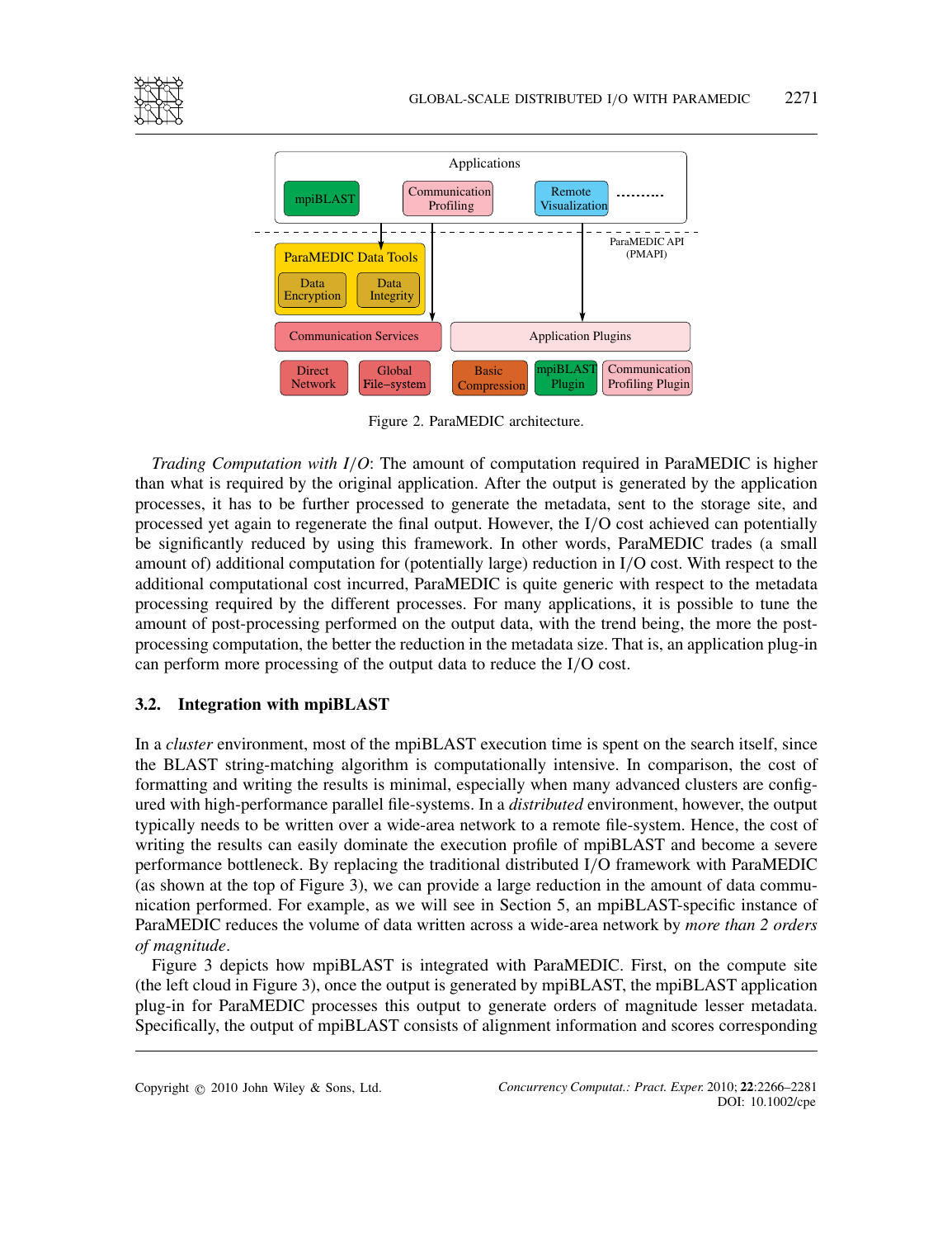



Figure 3. ParaMEDIC and mpiBLAST integration.

to the top matches it found for each sequence in the entire database. Thus, while the search time largely depends on the size of the database, once the search is complete, the output only depends on how closely the input query sequence matches the top matching sequences in the database. Based on this observation, the metadata basically contains information identifying the top matching sequences in the database, and not the other alignment or score information.

ParaMEDIC transfers this metadata to the storage site. At the storage site, a temporary (and much smaller) database that contains only the top matching sequences is created by extracting the corresponding sequence data from a local database replica. ParaMEDIC then reruns mpiBLAST at the storage site by taking as input the same query sequence and the temporary database to generate and write the complete output (including the alignments and scores) to the storage system. The overhead in rerunning mpiBLAST at the storage site is small, since the temporary database that is searched is substantially smaller, with only about 250 sequences in it, compared to the several millions of sequences in large DNA databases.

## **4. PARAMEDIC ON A WORLDWIDE SUPERCOMPUTER**

To accommodate the compute and storage requirements of the computational biology applications discussed in Section 2, we utilize a worldwide supercomputer that, in aggregate, provides the required compute power and storage resources. The worldwide supercomputer comprises nine highperformance computing systems at seven different sites across the U.S. and a large-scale storage facility in Japan, to create a single high-performance *distributed* computing system. The specifics of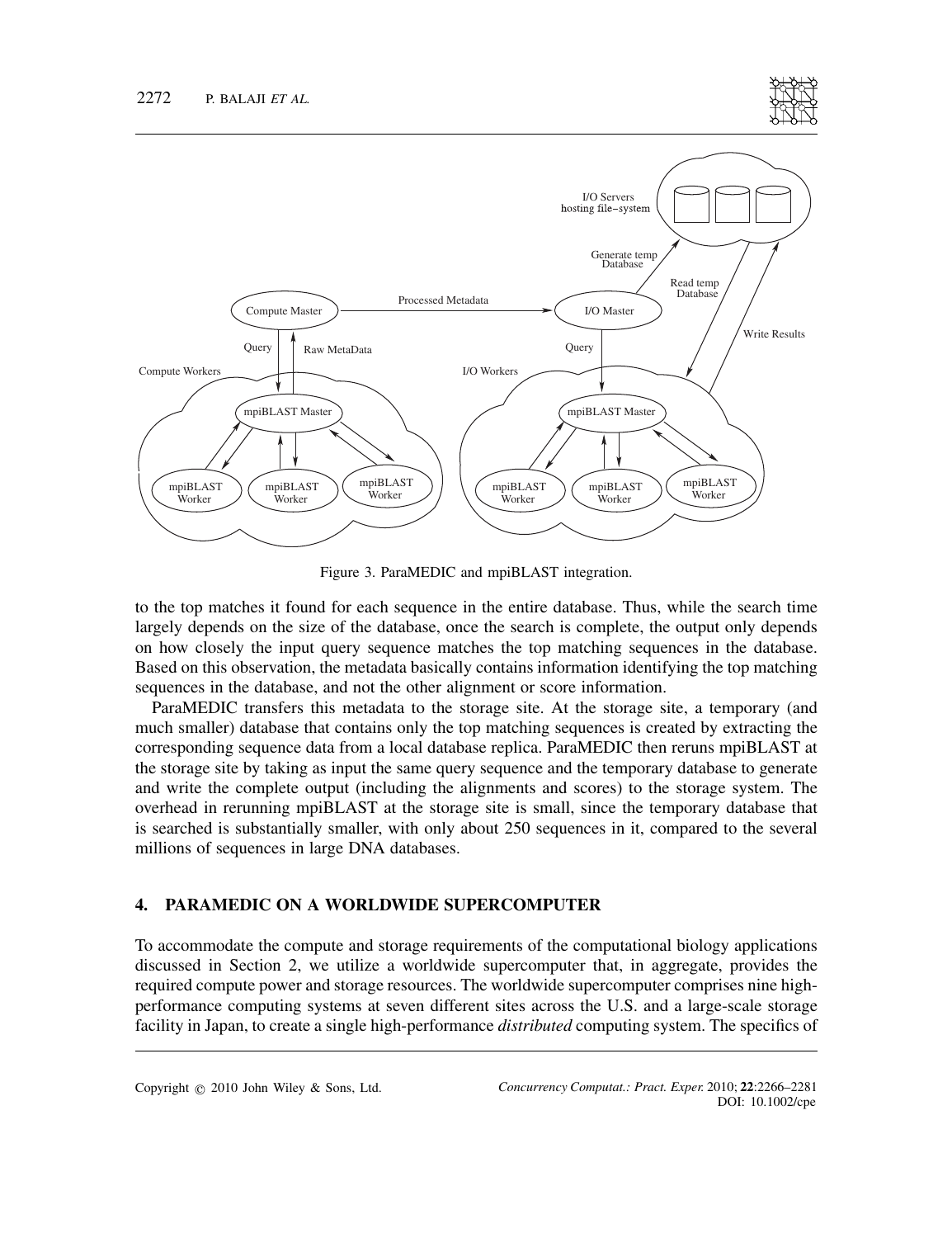

each individual system are in Table II. In the following sections, we address the issues with working on such a large-scale distributed system that are not immediately apparent on smaller-scale systems.

## **4.1. Dealing with dynamic availability of compute clients and other faults**

Several systems in our worldwide supercomputer operate in batch mode. Users submit jobs to system queues and are scheduled to execute on the available resources. That is, compute resources are not available in a dedicated manner but become available when our job is scheduled for execution and become unavailable when our job terminates.

To handle this issue, we segment the overall work to be performed into small tasks that can be performed independently (i.e. sequentially, concurrently, or out of order). The management of tasks is done by a centralized server running on a dedicated resource. As each job is executed, it contacts this server for the next task, computes the task, transforms the output to metadata, and transmits the metadata to the storage site. This approach has two benefits. First, the clients are completely stateless. That is, if a client job terminates before it has finished its computation or metadata transmission to the storage site, the servers handle this failure by reassigning the task to a different compute client. The second advantage is if the metadata corresponds to a task that is either not received completely or is corrupted, the server just discards the data and reassigns the task to another compute node. Thus, I*/*O failures are never catastrophic.

## **4.2. Architectural heterogeneity**

One of the key impediments to large-scale distributed systems is system heterogeneity. Many distributed systems, such as the one used in this paper, cannot obtain a homogeneous environment in either hardware or software, and efficient use of the system requires overcoming this obstacle. The worldwide supercomputer used in this paper contains six different processor architectures (IBM PowerPC 970FX, IBM PowerPC 440, AMD Opteron, SiCortex MIPS64, Intel Xeon, and Intel Itanium2), five different network interconnects (Gigabit Ethernet, 10-Gigabit Ethernet, InfiniBand, IBM proprietary 3D toroidal network, and SiCortex Kautz graph), and eight variations of the Linux operating system.

In order to deal with this issue, all data being transferred over the network has to be converted to an architecture-independent format. As the total amount of data that is generated and must be moved to the storage site is enormous, this can have a significant impact on traditional distributed I*/*O. However, with ParaMEDIC, only metadata generated by processing the actual output is transferred across the wire. As this metadata is orders of magnitude smaller as compared to the actual output, such byte manipulation to deal with heterogeneity has minimal impact on the overall performance.

## **4.3. Utilizing the parallelism in compute nodes**

In traditional file I*/*O, there are two levels of parallelism. First, multiple I*/*O servers are aggregated into a parallel file-system to take advantage of the aggregate storage bandwidth of these servers. Second, multiple compute clients, that process different tasks, write data to such file-systems in parallel as well. Most parallel file-systems are optimized for such access to give the best performance.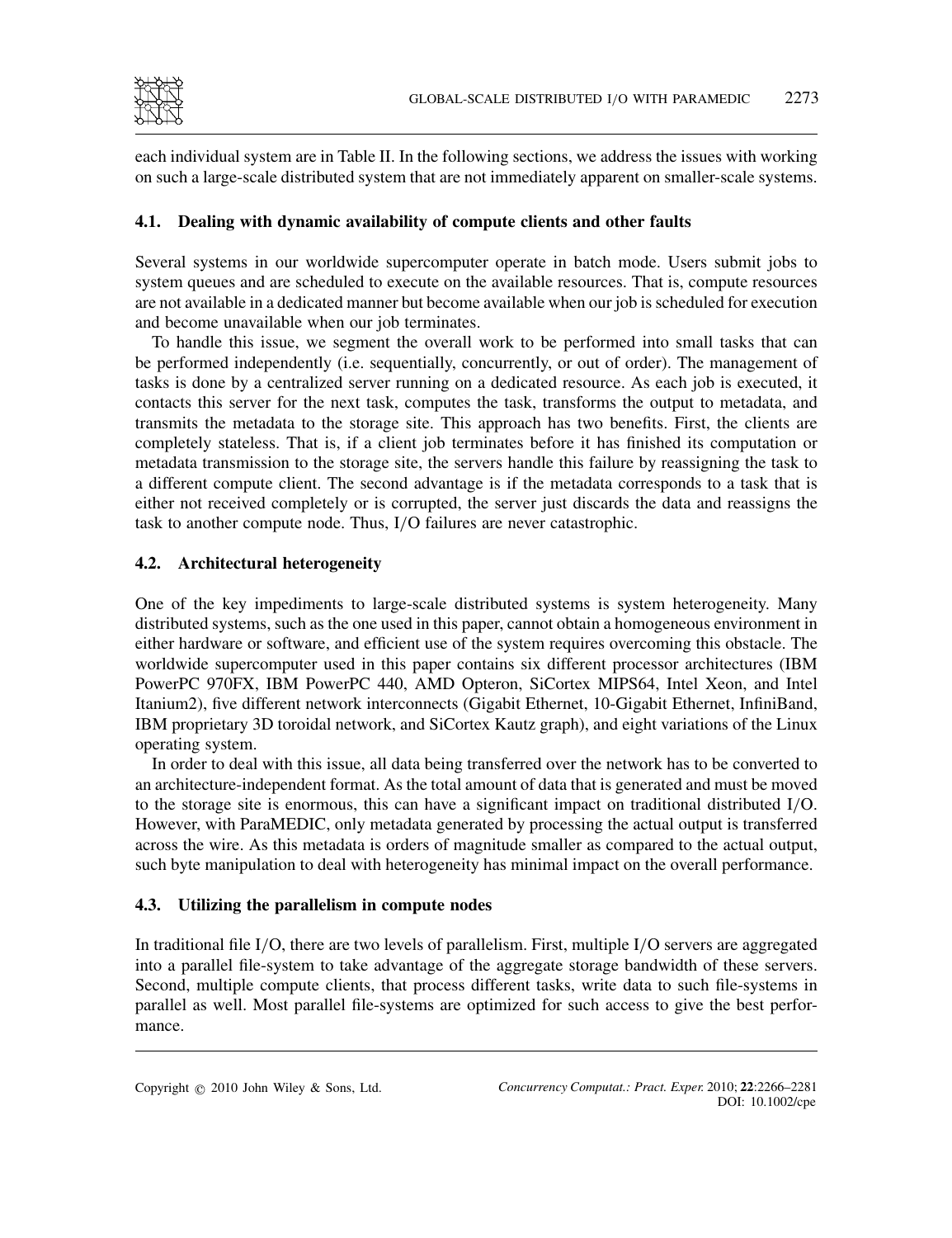|                                                                                                                             | Table II. Specification of the different systems that formed our worldwide supercomputer. |           |                      | Memory         |                                    | Storage              | Distance from |
|-----------------------------------------------------------------------------------------------------------------------------|-------------------------------------------------------------------------------------------|-----------|----------------------|----------------|------------------------------------|----------------------|---------------|
| Name                                                                                                                        | Location                                                                                  | Cores     | Architecture         | (B)            | Network                            | (1B)                 | storage (km)  |
| SystemX                                                                                                                     | Virginia                                                                                  | 2200      | <b>IBM</b> PowerPC   | 4              | <b>InfiniBand</b>                  | NFS (30)             | 11000         |
| <b>Sreadboard</b>                                                                                                           | Argonne<br>Tech                                                                           | 128       | AMD Opteron<br>970FX | ₹              | <b>OG</b> Ethernet<br>(8 Gbps)     | NFS <sub>(5)</sub>   | 10000         |
| $\begin{array}{ll} \text{Compute Cluster} \\ \text{BlueGene/L} \end{array}$                                                 | National Lab<br>Argonne                                                                   | 2048      | <b>IBM PowerPC</b>   |                | Proprietary<br>$(10 \text{ Gbps})$ | PVFS (14)            | 10000         |
| Supercomputer<br>SiCortex<br>Supercomputer<br>Jazz                                                                          | National Lab                                                                              |           | $\frac{40}{3}$       |                | $(1.4 \text{ Gbps})$               |                      |               |
|                                                                                                                             | Argonne                                                                                   | 5832      | SiCortex SC5832      | $\mathfrak{g}$ | Proprietary                        | NFS <sub>(4)</sub>   | 10000         |
|                                                                                                                             | National Lab                                                                              |           |                      |                | 11.2 Gbps)                         |                      |               |
|                                                                                                                             | Argonne                                                                                   | 700       | Intel Xeon           | $\sqrt{2}$     | IG Ethernet                        | GFS(10)              | 10000         |
|                                                                                                                             | National Lab                                                                              |           |                      |                | $(1 \text{ Gbps})$                 | PVFS(10)             |               |
| Compute Cluster<br>NSF TeraGrid<br>Cluster<br>NSF TeraGrid<br>Cluster<br>Compute Cluster<br>Compute Cluster<br>Open Science | University of                                                                             | 320       | Intel Itanium2       | 4              | Myrinet 2000                       | NFS $(4)$            | 10000         |
|                                                                                                                             | Chicago                                                                                   |           |                      |                | $(2 \text{Gbps})$                  |                      |               |
|                                                                                                                             | San Diego Super-                                                                          | $\degree$ | Intel Itanium2       | ₹              | Myrinet 2000                       | GPFS <sub>(50)</sub> | 9000          |
|                                                                                                                             | computer Center                                                                           |           |                      |                | $(2 \text{ Gbps})$                 |                      |               |
|                                                                                                                             | Louisiana State                                                                           | 512       | Intel Xeon           | 4              | <b>InfiniBand</b>                  | Lustre $(12)$        | 11000         |
|                                                                                                                             | University, Lafayette                                                                     |           |                      |                | (8 Gbps)                           |                      |               |
|                                                                                                                             | United                                                                                    | 200       | AMD Opteron          | $1 - 2$        | <b>IG</b> Ethernet                 |                      | 11000         |
|                                                                                                                             | <b>States</b>                                                                             |           | Intel Xeon           |                | $(1 \text{ Gbps})$                 |                      |               |
| <b>TSUBAME</b>                                                                                                              | Tokyo Institute                                                                           | 72        | AMD Opteron          | $\frac{6}{1}$  | IG Ethernet                        | Lustre (350)         | 0             |
| Storage Cluster                                                                                                             | of Technology                                                                             |           |                      |                | $(1 \text{ Gbps})$                 |                      |               |



Copyright q 2010 John Wiley & Sons, Ltd. *Concurrency Computat.: Pract. Exper.* 2010; **22**:2266–2281 DOI: 10.1002/cpe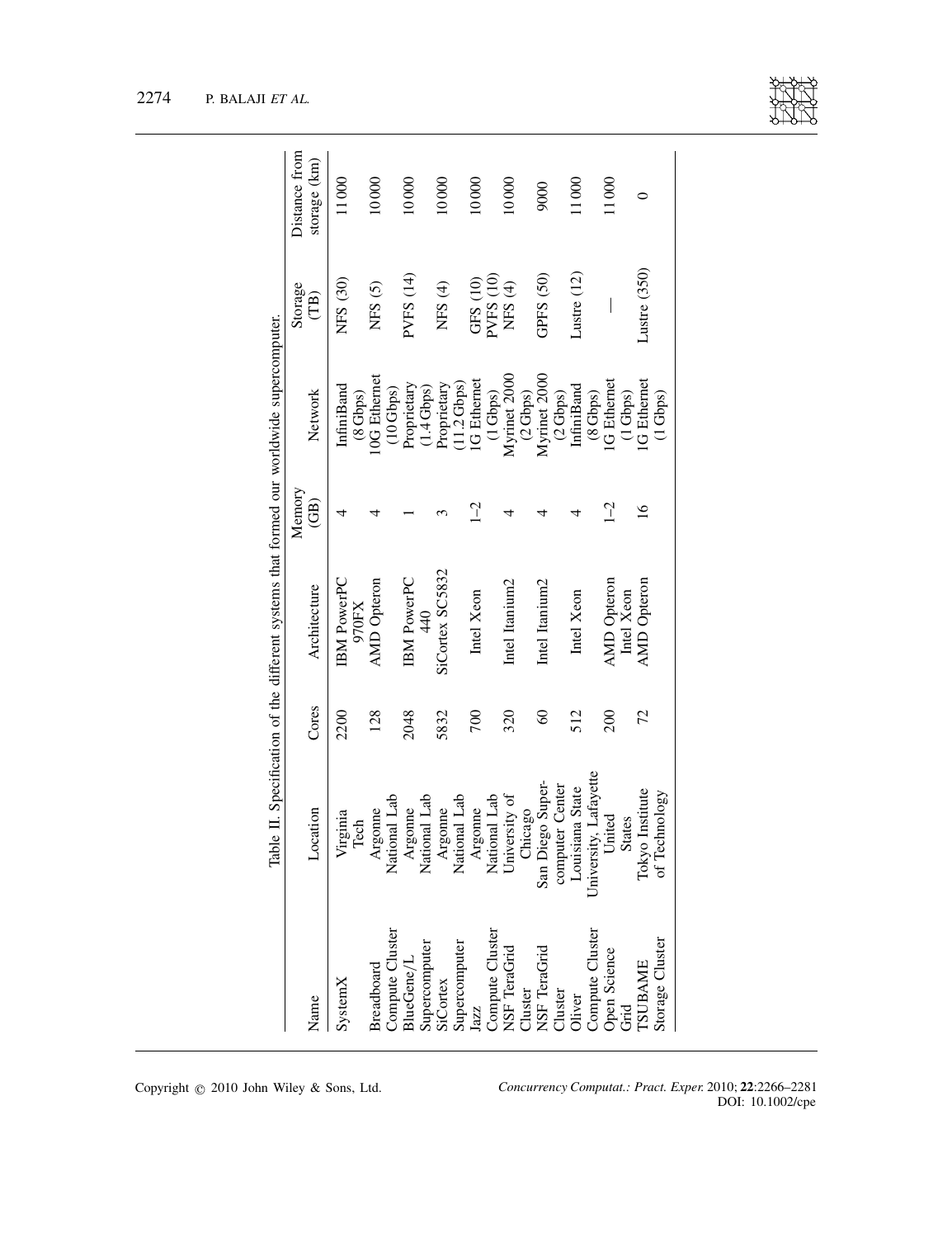

With ParaMEDIC, there are three I*/*O components: (1) compute clients that perform I*/*O, (2) post-processing servers that process the metadata to regenerate the original output, and (3) I*/*O servers that host the file-system. Similar to the traditional I*/*O model, the first and third components are already parallelized. That is, multiple streams of data being written in parallel by different compute clients and the I*/*O servers parallelize each stream of data that is being written to them. However, in order to achieve the best performance, it is important that the second component, post-processing servers, be parallelized as well.

Parallelizing the post-processing servers adds its own overhead and complexity mainly with respect to synchronization between the different parallel processes. To avoid this, we use an embarrassingly parallel approach for these servers. Each incoming stream of data is allocated to a separate process till a maximum number of processes is reached, after which the incoming data requests are queued till a process becomes available again. Thus, different processes do not have to share any information and can proceed independently. The advantage of this approach is its simplicity and the lack of synchronization required between different parallel post-processing servers. The disadvantage, however, is that the number of data streams generated from the post-processing servers is equal to the number of incoming data streams. That is, if only two tasks are active at one time, only two streams of data are written to the actual storage system. Thus, the performance might not be optimal. However, in most cases, we expect the number of incoming streams to be sufficiently large so as to not face such performance issues.

## **4.4. Handling large communication latencies with disconnected I***/***O**

As seen in Table II, the computational sites are between 9000 and 11 000 km away from the storage site. At these distance, communication latencies are in tens of milliseconds. Such large latencies can severely limit the effectiveness of a synchronous remote file-systems that can be used for distributed I*/*O, since each synchronization operation has to make round-trip hops on the network. To overcome the bottleneck incurred by such high-latency, our worldwide supercomputer utilizes a lazy asynchronous I*/*O approach. By caching the output data locally before performing the actual output, clients can perform their computations while disconnected from the remote file-system. After a substantial amount of data is generated a bulk transfer of the metadata occurs, thereby maximally utilizing the bandwidth available between the sites and mitigating the effect of high latency.

An issue with this approach of disconnected computation is fault tolerance. Once a task is assigned to a compute client, the server is completely disconnected from this client. After the computation is complete, the client reconnects and sends the generated metadata. Although, this two-phase synchronization model is more error prone and requires additional state information in the server, it makes the compute clients *truly stateless* even when the actual computation is going on.

## **5. EXPERIMENTS, MEASUREMENTS, AND ANALYSIS**

In this paper, we use ParaMEDIC to search the entire microbial genome database against itself. Several supercomputing centers within the U.S. perform the computation, while the data generated is stored at a large storage resource in Tokyo. This section compares the performance of ParaMEDIC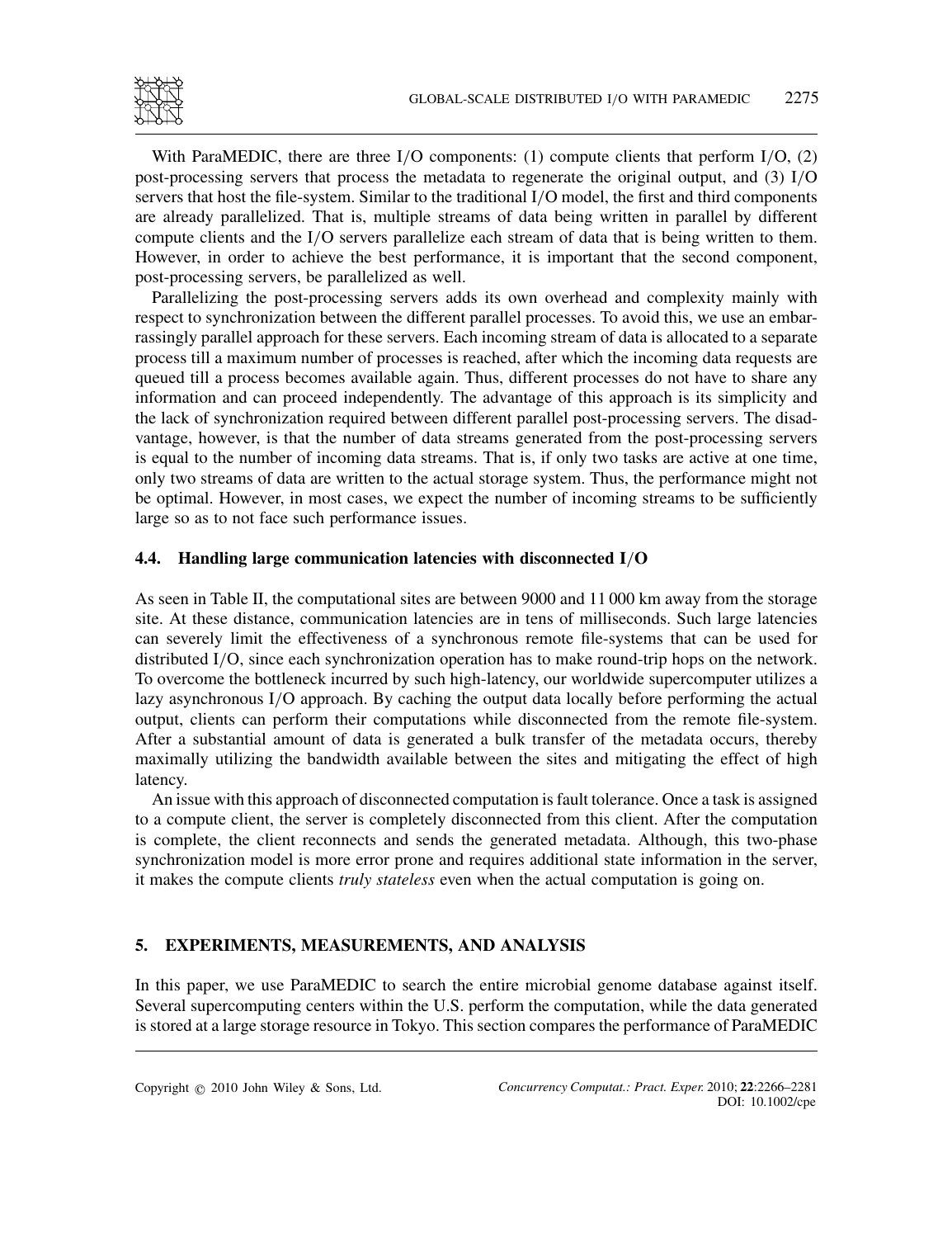

with vanilla mpiBLAST with respect to the amount of data communicated and the I*/*O time taken, as well as the storage bandwidth utilization.

#### **5.1. Data I***/***O overheads**

Figure 4(left) illustrates the amount of data transmitted between the compute and the storage sites for different number of post-processing threads, and Figure 4(right) shows the factor of reduction in the amount of data. Each post-processing thread processes one segment of data that has the output for 10 000 query sequences. Most segments have approximately similar output sizes, hence the amount of data communicated over the distributed network increases linearly with the number of segments, and hence the number of post-processing threads. ParaMEDIC, on the other hand, processes the generated data and converts it into metadata before performing the actual transfer. Thus, the actual data that is transferred over the network is much smaller. For example, with 288 threads, mpiBLAST communicates about 100 GB of data, whereas ParaMEDIC only communicates about 108 MB—a *900-fold* reduction.

We also illustrate the I*/*O time in Figure 5. As shown, ParaMEDIC outperforms mpiBLAST by more than 2 orders of magnitude. This result is attributed to multiple aspects. First, given the shared network connection between the two sites, the achievable network performance is usually much lower than within the cluster. Thus, with mpiBLAST transferring the entire output over this network, its performance would be heavily impacted by the network performance. Second, the distance between the two sites causes the communication latency to be high. Thus, file-system control messages tend to take a long time to be exchanged, resulting in further loss in performance. Third, for mpiBLAST, since the wide-area network is a bottleneck, the number of simultaneously transmitted data streams does not matter; communication is serialized in the network. However, with ParaMEDIC, since the wide-area network is no longer a bottleneck, it can more effectively utilize the parallelism in the data streams to better take advantage of the storage bandwidth available at the storage site, as described in more detail in Section 5.2.

#### **5.2. Storage bandwidth utilization**

Figure 6(left) illustrates the storage bandwidth utilization achieved by mpiBLAST, ParaMEDIC, and the MPI-IO-Test benchmark, which is used as an indication of the peak performance capability



Figure 4. Data I*/*O overheads: (left) total amount of data communicated and (right) factor of improvement.

Copyright q 2010 John Wiley & Sons, Ltd. *Concurrency Computat.: Pract. Exper.* 2010; **22**:2266–2281 DOI: 10.1002/cpe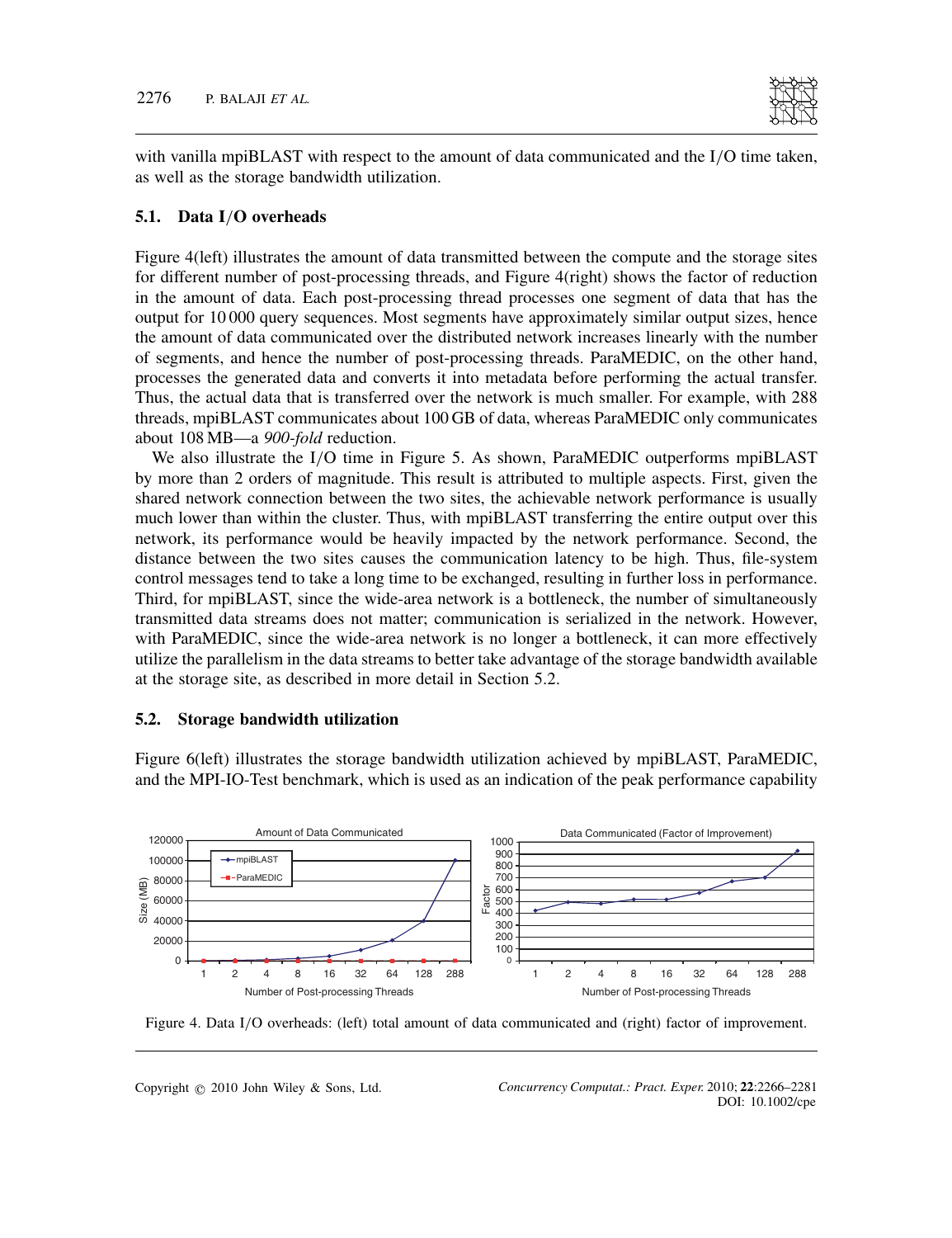



Figure 5. I*/*O time measurements: (left) total I*/*O time and (right) factor of improvement.

Number of Post-processing Threads



Figure 6. Storage bandwidth utilization using Lustre: (left) storage utilization improvement and (right) computation and I*/*O time.

of the I*/*O subsystem. We notice that the storage utilization of mpiBLAST is very poor compared to ParaMEDIC. The reason is that, for mpiBLAST, the I*/*O is limited by the wide-area network bandwidth. Thus, although more than 10 000 processors are performing the compute part of the task, the network connecting the compute servers in the U.S. and the storage system in Tokyo becomes the bottleneck.

On the other hand, ParaMEDIC uses more than 90% of the storage system capability (shown by MPI-IO-test). When the number of processing threads is low (*x*-axis in the figure), ParaMEDIC uses about half the storage capability. However, as the number of processing threads increases, the I*/*O utilization of ParaMEDIC increases as well.

Figure 6(right) illustrates the percentage breakup of the time spent in ParaMEDIC's postprocessing phase. A significant portion of the time spent is in the I*/*O part. This shows that in spite of using a fast parallel file-system like Lustre, ParaMEDIC is still bottlenecked by the I*/*O subsystem. In fact, our analysis has shown that in this case the bottleneck lies in the 1-Gb Ethernet network subsystem connecting the storage nodes. Thus, we expect that even for systems with faster I*/*O subsystems, ParaMEDIC will further scale up and continue to use a significant portion of the I*/*O bandwidth provided.

In Figure 7(left), we remove the file-system network bottleneck and directly perform I*/*O on the local nodes. Storage utilization achieved in this case is significantly higher than going over the network. Even in this case, ParaMEDIC completely uses the storage capability with more than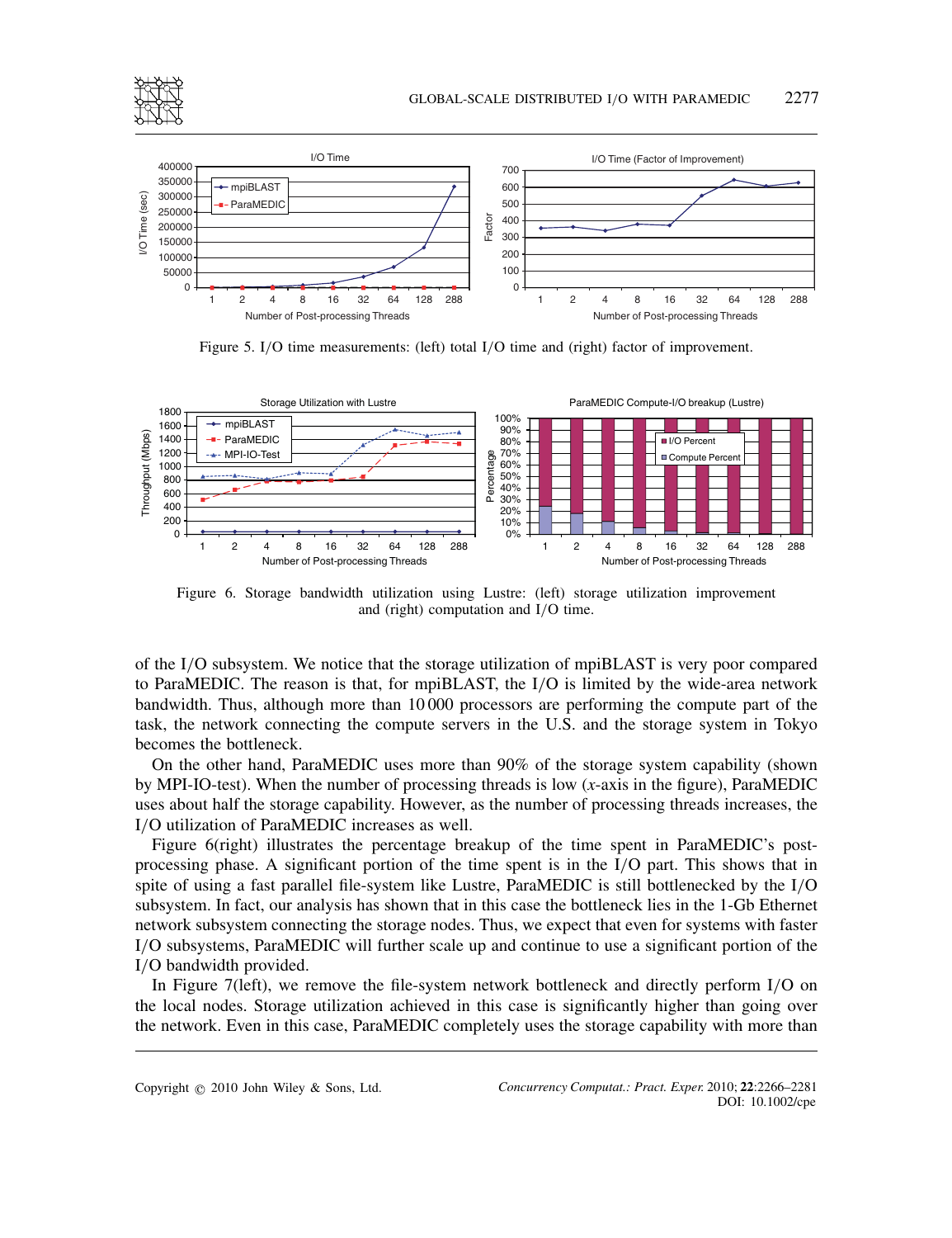



Figure 7. Storage utilization using local file-system: (left) storage utilization improvement and (right) computation and I*/*O time.

90% efficiency. Figure 7(right) shows the percentage breakup of the time spent. Similar to the case with the Lustre file-system, a significant portion of the time is still spent on I*/*O. Thus, again, ParaMEDIC can be expected to scale and fully use even faster storage resources.

## **6. DISCUSSION**

Although this paper deals only with enhancing the mpiBLAST application through ParaMEDIC, the idea is relevant for many other applications as well. For example, applications that have natively been built for distributed environments such as SETI@home [23] and other BOINC applications [24] can easily use similar ideas and can benefit aspects in which such techniques are possible. In the field of communication profiling with MPE [25], we have also done some preliminary work that uses metadata transformation of profiled data through ParaMEDIC. Specifically, based on the observation that most scientific applications have a very uniform and periodic communication pattern, we perform a Fourier transform on the data to identify this periodicity and use this as an abstract block. The metadata comprises one complete abstract block and just the differences for all other blocks. Our preliminary numbers in this field have demonstrated between two- and fivefold reduction in the I*/*O time using ParaMEDIC. Work on other application fields, including earthquake modeling and remote visualization, is ongoing as well with promising preliminary results.

## **7. RELATED WORK**

Efficient I*/*O access for scientific applications in distributed environments has been an ongoing subject of research for various parallel and distributed file-systems [26–29]. There has also been work on explicit data transfer protocols like GridFTP [30]. Other efforts include providing remote data access through MPI-IO [31]. RIO [32] introduced a proof-of-concept implementation that allows applications to access remote files though ROMIO [33]. RFS [34] enhanced the remote write performance with *active buffering*, by optimizing overlap between applications computation and I*/*O. Studies have also been done in translating MPI-IO calls into operations of lower level data protocols like Logistic Network [35]. However, all these approaches deal with data as a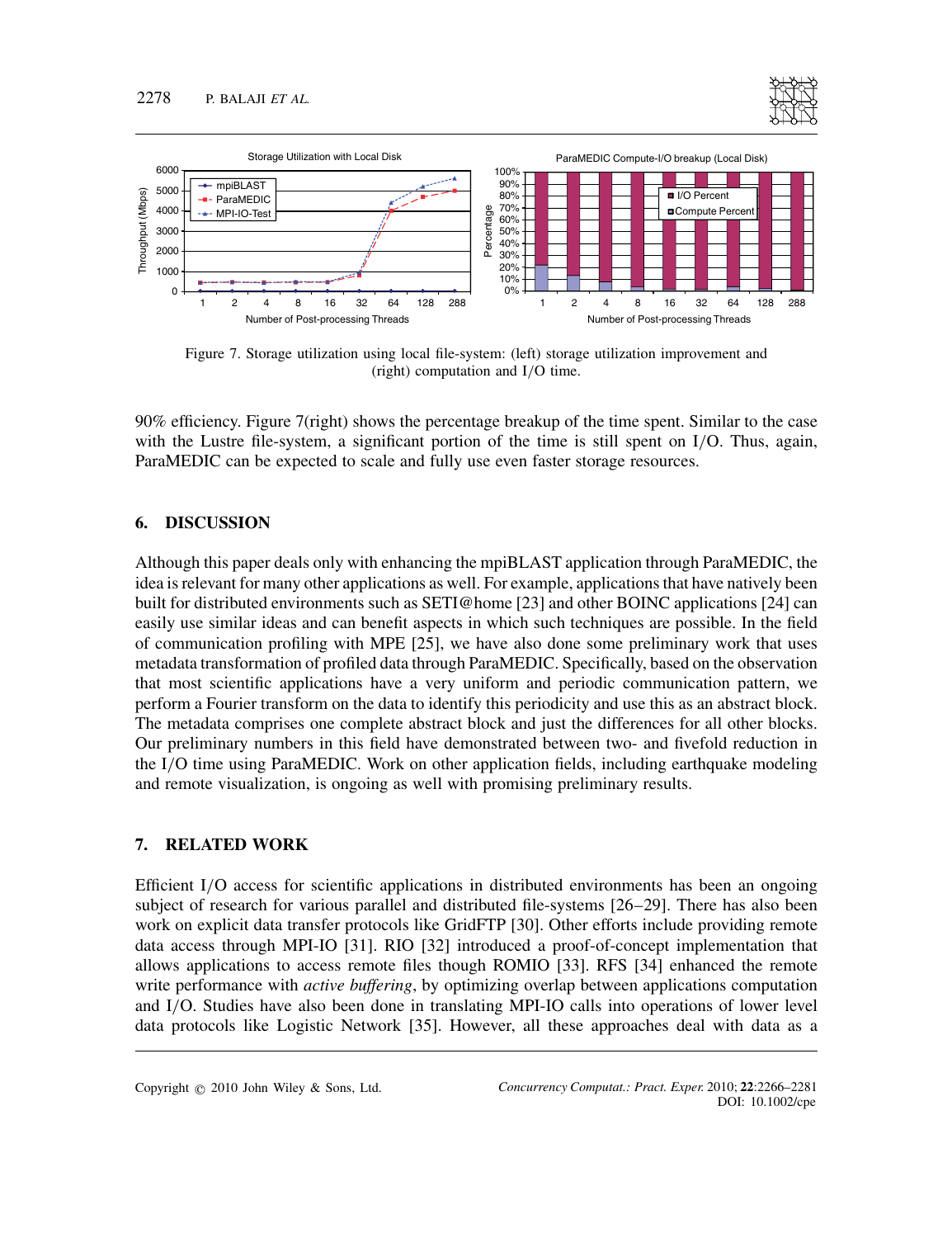

byte-stream. Conversely, our approach focuses on aggressively reducing the amount of I*/*O data to be communicated by taking advantage of application semantics and dealing with data as high-level abstract units, rather than a stream of bytes.

Semantic-based data transformation is not new. Several semantic compression algorithms have been investigated in compressing relational databases [36–38]. Leveraging the table semantics, these algorithms first build descriptive models of the database using data mining techniques like clustering and then strip out data that can be regenerated. In the multimedia field, context-based coding techniques (similar to semantics-based approaches) have been widely used in various video compression standards [39–41]. With the aid of context modeling, these techniques efficiently identify redundant information in the media. Although sharing the same goal of reducing data to store or transfer with ParaMEDIC, these data compression studies do not address the remote I*/*O issue.

Thus, ParaMEDIC utilizes ideas from different fields to provide a novel approach for distributed I*/*O.

## **8. CONCLUSION**

Rapid growth of computational power is enabling computational biology to tackle increasingly large problems, such as discovering missing genes and providing structure to genetic sequence databases. As the problems grow larger, however, so does the data consumed and produced by the applications. For many applications, the required compute power and storage resources cannot be found at a single location, precipitating the transfer of large amounts of data across the wide-area network. ParaMEDIC mitigates this issue by pursuing a non-traditional approach to distributed I*/*O. By trading computation for I*/*O, ParaMEDIC utilizes application semantics information to transform the output to orders of magnitude smaller metadata. In this paper, we presented our experiences in solving large-scale computational biology problems by utilizing nine different high-performance compute sites within the U.S. to generate a petabyte of data that then was transferred to a largescale storage facility in Tokyo using ParaMEDIC's distributed I*/*O capability. We demonstrated that ParaMEDIC can achieve a performance improvement of several orders of magnitude compared with traditional I*/*O. In the future, we plan to evaluate semantic-based compression for other applications.

#### **ACKNOWLEDGEMENTS**

We thank the following people for their technical help in managing the large-scale run and other experiments associated with this article: R. Kettimuthu, M. Papka, and J. Insley from the University of Chicago; N. Desai and R. Bradshaw from Argonne National Laboratory; G. Zelenka, J. Lockhart, N. Ramakrishnan, L. Zhang, L. Heath, and C. Ribbens from Virginia Tech; M. Rynge and J. McGee from Renaissance Computing Institute; R. Fukushima, T. Nishikawa, T. Kujiraoka, and S. Ihara from Tokyo Institute of Technology; S. Vail, S. Cochrane, C. Kingwood, B. Cauthen, S. See, J. Fragalla, J. Bates, R. Cagle, R. Gaines, and C. Bohm from Sun Microsystems; and H. Liu from Louisiana State University*/*LONI.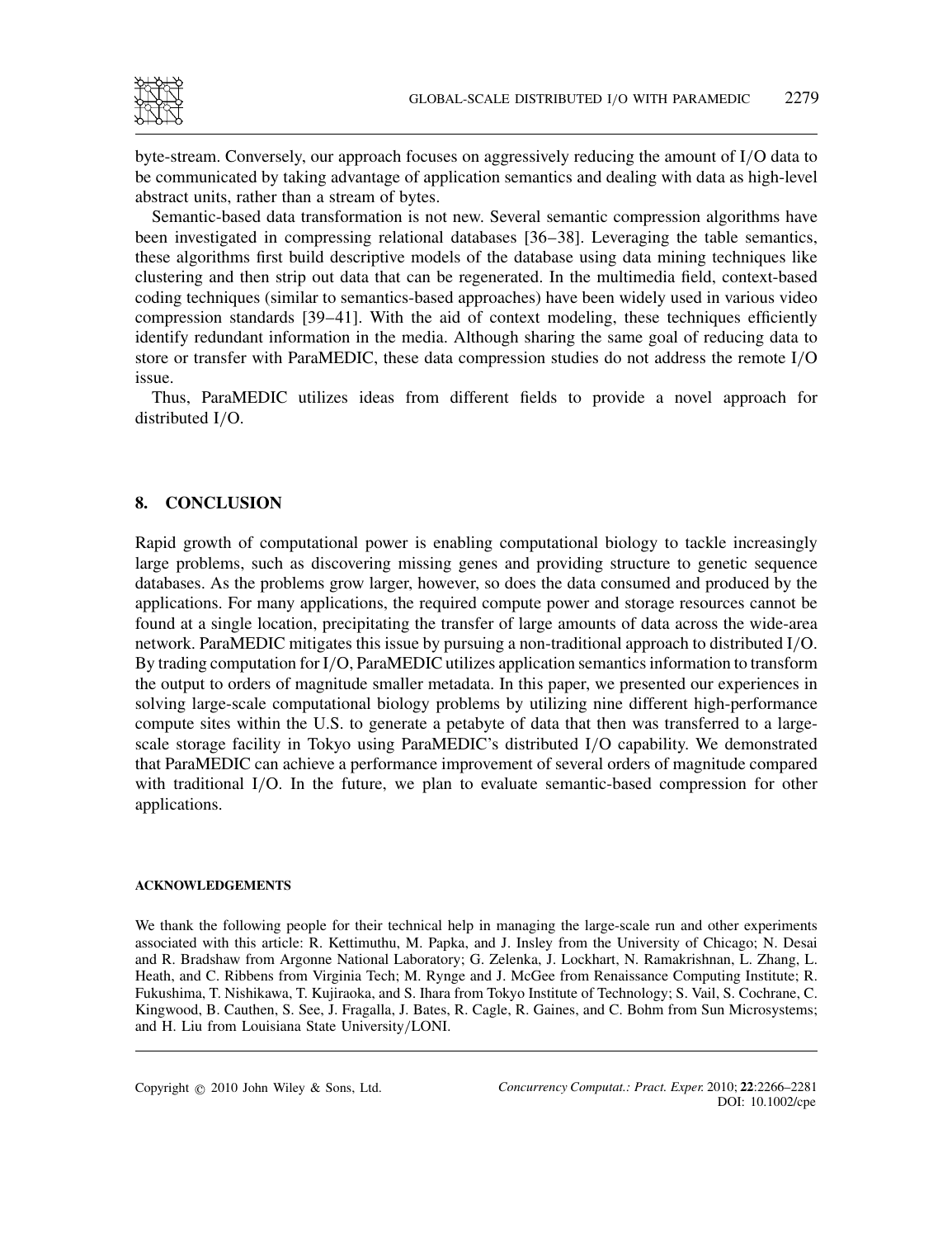#### **REFERENCES**

- 1. Reed DA. Grids, the TeraGrid, and beyond. *Computer* 2003; **36**(1):62–68.
- 2. SURFnet. Available at: http://www.surfnet.nl [February 2010].
- 3. CANARIE. Available at: http://www.canarie.ca [February 2010].
- 4. Ethernet everywhere: Price*/*performance as the key to cluster & grid interconnects. Available at: http://www. cse.scitech.ac.uk/disco/mew14-cd/Talks/Force10 VanCampen.pdf [February 2010].
- 5. Simms S, Pike G, Balog D. Wide area filesystem performance using Lustre on the TeraGrid. *TeraGrid Conference*, Madison, WI, 2007.
- 6. Balaji P, Feng W, Archuleta J, Lin H. ParaMEDIC: Parallel metadata environment for distributed I*/*O and computing. *IEEE/ACM International Conference for High Performance Computing, Networking, Storage and Analysis* (*SC Storage Challenge Award*), Reno, Nevada, November 2007.
- 7. Balaji P, Feng W, Archuleta J, Lin H, Kettimuthu R, Thakur R, Ma X. Semantics-based distributed I*/*O for mpiBLAST. *Proceedings of the ACM SIGPLAN Symposium on Principles and Practice of Parallel Programming*, Salt Lake City, Utah, February 2008.
- 8. Balaji P, Feng W, Lin H. Semantics-based distributed I*/*O with the ParaMEDIC framework. *Proceedings of the IEEE/ACM International Conference on High Performance Distributed Computing (HPDC)*, Boston, MA, June 2008.
- 9. Balaji P, Feng W, Lin H, Archuleta J, Matsuoka S, Warren A, Setubal J, Lusk E, Thakur R, Foster I, Katz DS, Jha S, Shinpaugh K, Coghlan S, Reed D. Distributed I*/*O with ParaMEDIC: Experiences with a worldwide supercomputer. *Proceedings of the International Supercomputing Conference* (*ISC Best Paper Award*), Dresden, Germany, 2008.
- 10. Altshul SF, Boguski MS, Gish W, Wootton JC. Issues in searching molecular sequence databases. *Nature Genetics* 1994; **6**(2):119–129.
- 11. Benson DA, Karsch-Mizrachi I, Lipman DJ, Ostell J, Wheeler DL. Genbank. *Nucleic Acids Research* 2008; **36**(Database issue).
- 12. Driskell AC, Ane C, Burleigh JG, McMahon MM, O'Meara BC, Sanderson MJ. Prospects for building the tree of life ´ from large sequence databases. *Science* 2004; **306**(5699):1172–1174.
- 13. Gans JD, Feng W, Wolinsky M. Whole genome, physics-based sequence alignment for pathogen signature design. *12th SIAM Conference on Parallel Processing for Scientific Computing*, San Francisco, CA, February 2006. (Electronic version unavailable.)
- 14. Havre SL, Webb-Robertson B-J, Shah A, Posse C, Gopalan B, Brockma FJ. Bioinformatic insights from metagenomics through visualization. *Proceedings of the IEEE Computational Systems Bioinformatics Conference*, Palo Alto, CA, 8–11 August 2005; 341–350.
- 15. Altschul SF, Gish W, Miller W, Myers EW, Lipman DJ. Basic local alignment search tool. *Journal of Molecular Biology* 1990; **215**(3):403–410.
- 16. Altschul SF, Madden TL, Schaffer AA, Zhang J, Zhang Z, Miller W, Lipman DJ. Gapped BLAST and PSI–BLAST: A new generation of protein database search programs. *Nucleic Acids Research* 1997; **25**:3389–3402.
- 17. Darling AE, Carey L, Feng W. The design, implementation, and evaluation of mpiBLAST. *ClusterWorld Conference and Expo and the 4th International Conference on Linux Cluster*: *The HPC Revolution*, San Jose, CA, 2003.
- 18. Lin H, Ma X, Chandramohan P, Geist A, Samatova N. Efficient data access for parallel BLAST. *IPDPS*, Denver, CO, 2005.
- 19. Thorsen O, Smith B, Sosa CP, Jiang K, Lin H, Peters A, Feng W. Parallel genomic sequence-search on a massively parallel system. *ACM International Conference on Computing Frontiers*, Ischia, Italy, May 2007.
- 20. Delcher AL, Bratke KA, Powers EC, Salzberg SL. Identifying bacterial genes and endosymbiont DNA with glimmer. *Bioinformatics* 2007; **23**(6):673–679.
- 21. Lukashin A, Borodovsky M. GeneMark: New solutions for gene finding. *Nucleic Acids Research* 1998; **26**:1107–1115. 22. Warren A, Archuleta J, Feng WC, Setubal JC. Missing genes in the annotation of prokaryotic genomes. *BMC*
- *Bioinformatics* 2010; **11**(1):131+.
- 23. Seti@home: The search for extraterrestrial intelligence. Available at: http://setiathome.ssl.berkeley.edu/ [February 2010].
- 24. BOINC: Berkeley Open Infrastructure for Network Computing. Available at: http://boinc.berkeley.edu [February 2010].
- 25. MPE: MPI Parallel Environment. Available at: http://www-unix.mcs.anl.gov/perfvis/download/index.htm [February 2010].
- 26. Howard. An overview of the Andrew file system. *USENIX Winter Technical Conference*, Dallas, TX, February 1988.
- 27. Nowicki B. *NFS*: *Network File System Protocol Specification*. Network Working Group *RFC1094*, 1989.
- 28. Carns P, Ligon II IW, Ross R, Thakur R. PVFS: A parallel file system for Linux clusters. *LSC*, Atlanta, GA, 2000. 29. Schmuck F, Haskin R. GPFS: A shared-disk file system for large computing clusters. *FAST*, Monterey, CA, 2002.
- 30. Allcock B, Bresnahan J, Kettimuthu R, Link M, Dumitrescu C, Raicu I, Foster I. The globus striped GridFTP framework
- and server. *SC*, Seattle, WA, 2005.
- 31. Message Passing Interface Forum. *MPI-2*: *Extensions to the Message-Passing Standard*, July 1997.
- 32. Foster I, Kohr D, Krishnaiyer R, Mogill J. Remote I*/*O: Fast access to distant storage. *Workshop on I/O in Parallel and Distributed Systems*, San Jose, CA, 1997.